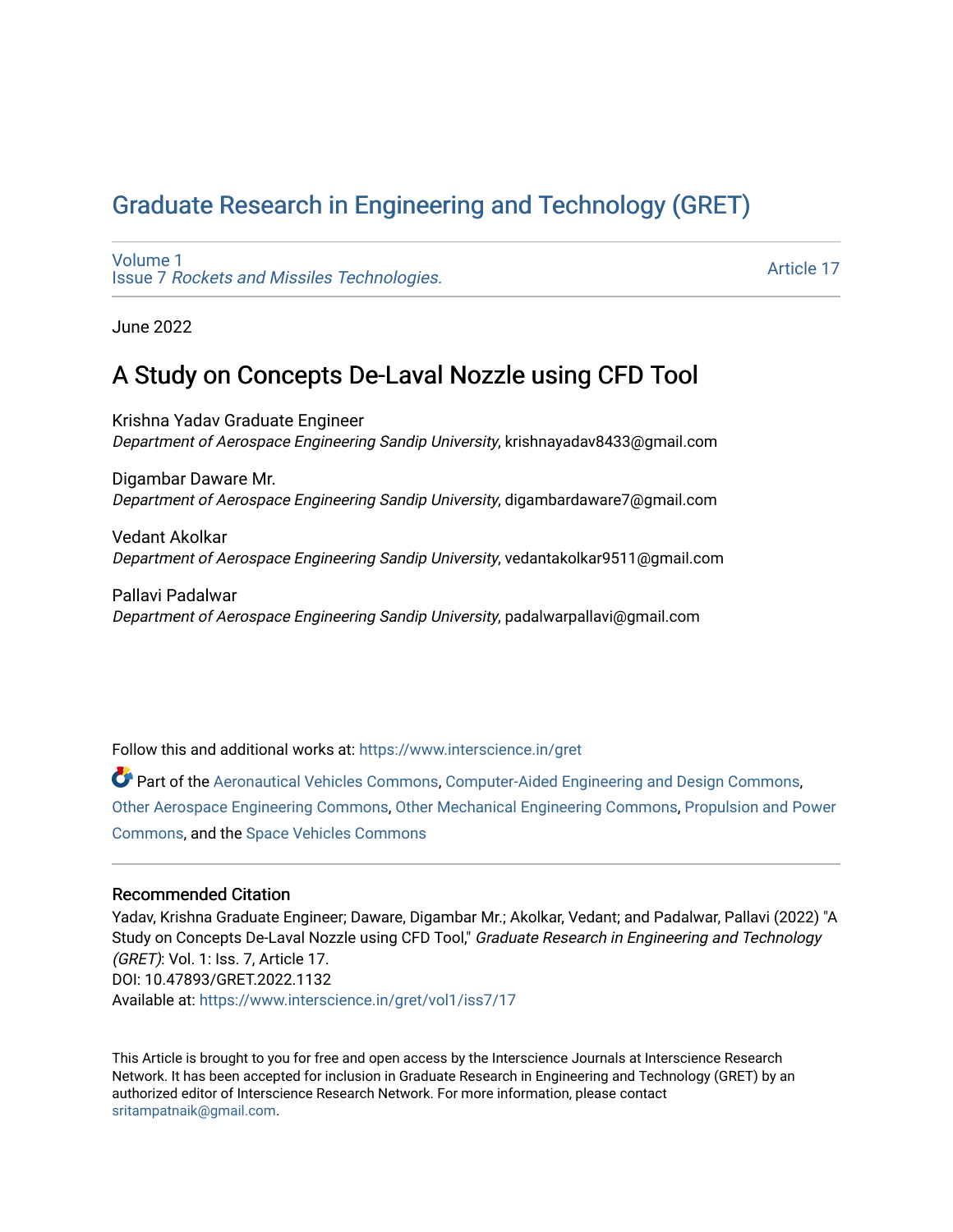# A Study on Concepts De-Laval Nozzle using CFD Tool

# Cover Page Footnote

Authors would like to acknowledge professor Shiva Prasad U, For his help given in understanding CFD tool, who is well versed with the tools of ANSYS Fluent and CFX.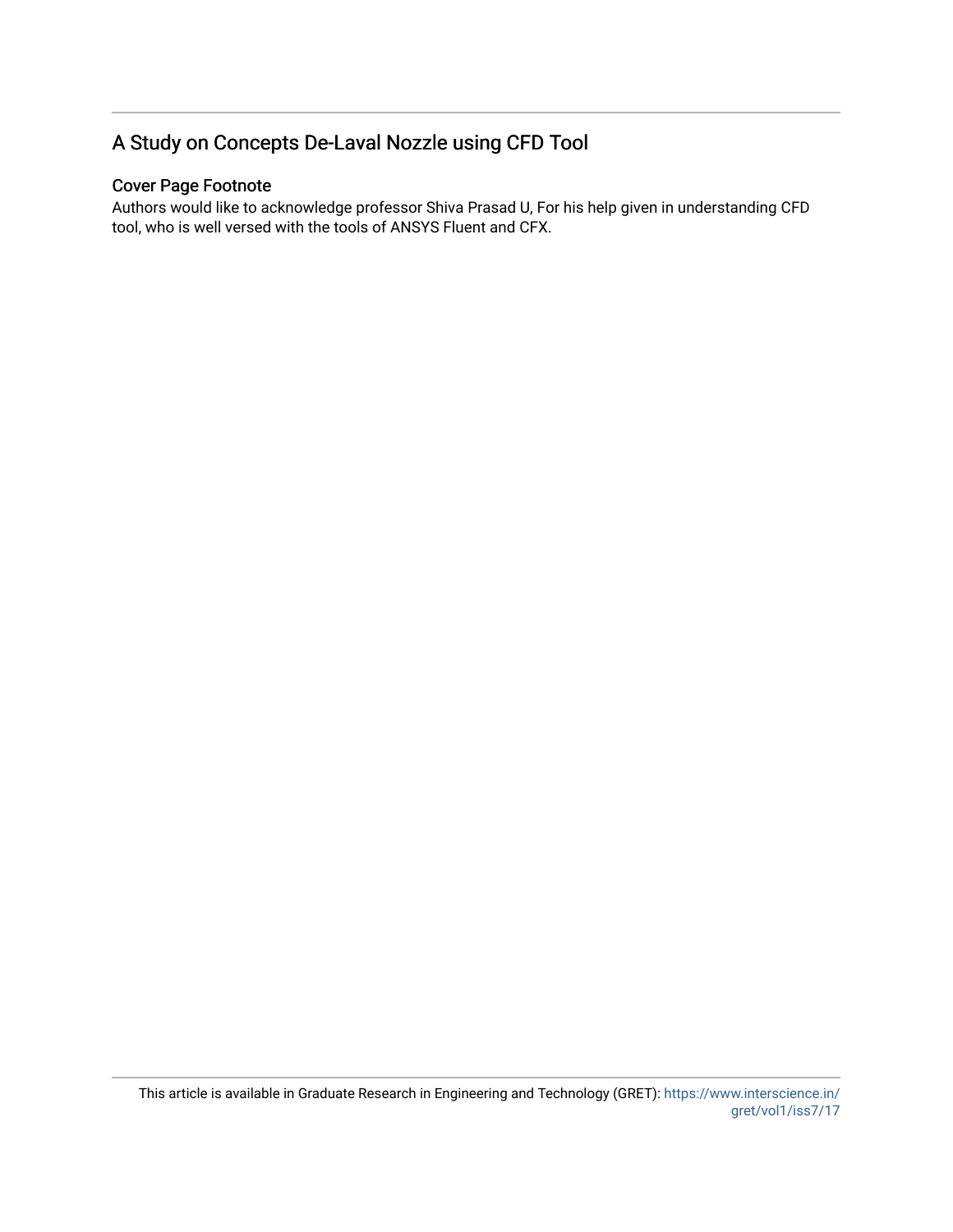# **A Study on Concepts and CFD Analysis of De-Laval Nozzle**

<sup>1</sup>Er. Krishna Rajaram Yadav, <sup>2</sup>Digambar Daware, <sup>3</sup>Vedant Akolkar, <sup>4</sup>Pallavi Padalwar 1,2,3,4Graduate Engineer, Aerospace Engineering, SOET, Sandip University, Nashik, Maharashtra, INDIA

*Abstract***— The pressure, density, temperature, and speed are all within the nozzle's control. It makes for quicker and easier mobility. Typical De-Laval nozzles are comprised of three distinct sections: the throat, the converging part, and the diverging section. The De Laval nozzle will be explored. The operation of nozzles is investigated in this study. Theoretical flow analysis is carried out all the way along the length of the nozzle. Changes in pressure, temperature, velocity, and density may sometimes be uncovered through the use of computational fluid dynamics (CFD). CFD is utilized in the simulation of shockwaves.**

**Keywords-CFD, Nozzle, Pressure, Velocity, Flow, Mach Number**

# I. INTRODUCTION

A nozzle is a device used to control fluid properties such as pressure, density, temperature, and velocity. Nozzles are available in a wide range of forms, sizes, and combinations. Nozzles are most commonly used to accelerate the flow of fluid by converting the energy stored in the form of pressure and heat into kinetic energy. It is used to generate thrust, which is required for lift and is most typically seen in rockets or air-breathing engines. It is possible to boost the speed of a fluid traveling at subsonic speeds to supersonic levels by using a rocket engine nozzle. The most crucial aspect to consider when constructing a nozzle is the amount of thrust it can produce. The working fluid's molecular weight, specific heat at constant pressure or volume, and specific heat ratio are the properties of the working fluid that determine flow. Its operating altitude is also a determining factor.

# II. LITERATURE REVIEW

The article entitled "Theoretical and CFD Analysis of a De Laval Nozzle" was written by Nikhil Deshpande and Suyash Vidwans. In this study, a detailed computational fluid dynamics (CFD) examination of a De Laval nozzle model was carried out. The comparison in this study is based on the findings from both theoretical analysis and computational fluid dynamics (CFD). Throughout the course of our research, we covered all of the fundamental aspects of the De Laval nozzle and presented the CFD findings for each specific instance.

Computational fluid dynamics is used to model and simulate a supersonic nozzle that was developed by Venkatesh V and C Jayapal Reddy. In this paper, both theoretical and CFD assessments of a wide variety of nozzle designs are presented. The circumstances of the thrust as well as the design variables are discussed in this nozzle. We utilised examples and theories that were relevant to the issue at hand (2)

# III. EXPANSION RATIO

The expansion ratio of the nozzle is the ratio of the area of the exit to the area of the throat. When creating a path for a rocket, the expansion ratio that maximizes performance must be chosen in order to account for the fact that a rocket often does not pass via a single height. While designing, other criteria such as the nozzle's weight, length, manufacturability, heat transfer, and aerodynamic characteristics are considered, consequently modifying the nozzle's form.

*1) De-Laval Nozzle*

Supersonic speeds may be achieved by the use of the De-Laval nozzle. Converging Diverging Nozzles, or De-Laval nozzles, are the most frequent type of nozzle. An asymmetric hourglass is created by squeezing a tube in the middle, generating a perfectly balanced asymmetry. Supersonic jet engines and steam turbines both use it often. In astrophysics, they can be used in jet streams for certain purposes.

At maximum flow rate, the cross section of a converging nozzle's throat narrows. Fluid can travel at supersonic speeds in a converging nozzle [Ma=1]. If you want your fluid velocity to reach supersonic levels, you need a diverging component in the nozzle. The term "De-Laval Nozzle" or "Converging Diverging Nozzle" refers to a similar nozzle design.

## *2) Operation*

A gas's subsonic flow speed increases as the conduit it is travelling through gets smaller since the mass flow rate remains constant. Gas flow is believed to be isentropic. Because gas may be compressed in a subsonic flow, sound can travel through it. A condition known as chocked flow occurs around the neck when the cross-sectional area is at its smallest. A sound wave cannot go back through the gas as

**Graduate Research in Engineering and Technology (GRET): An International Journal ISSN 2320 – 6632, Volume-1, Issue-7**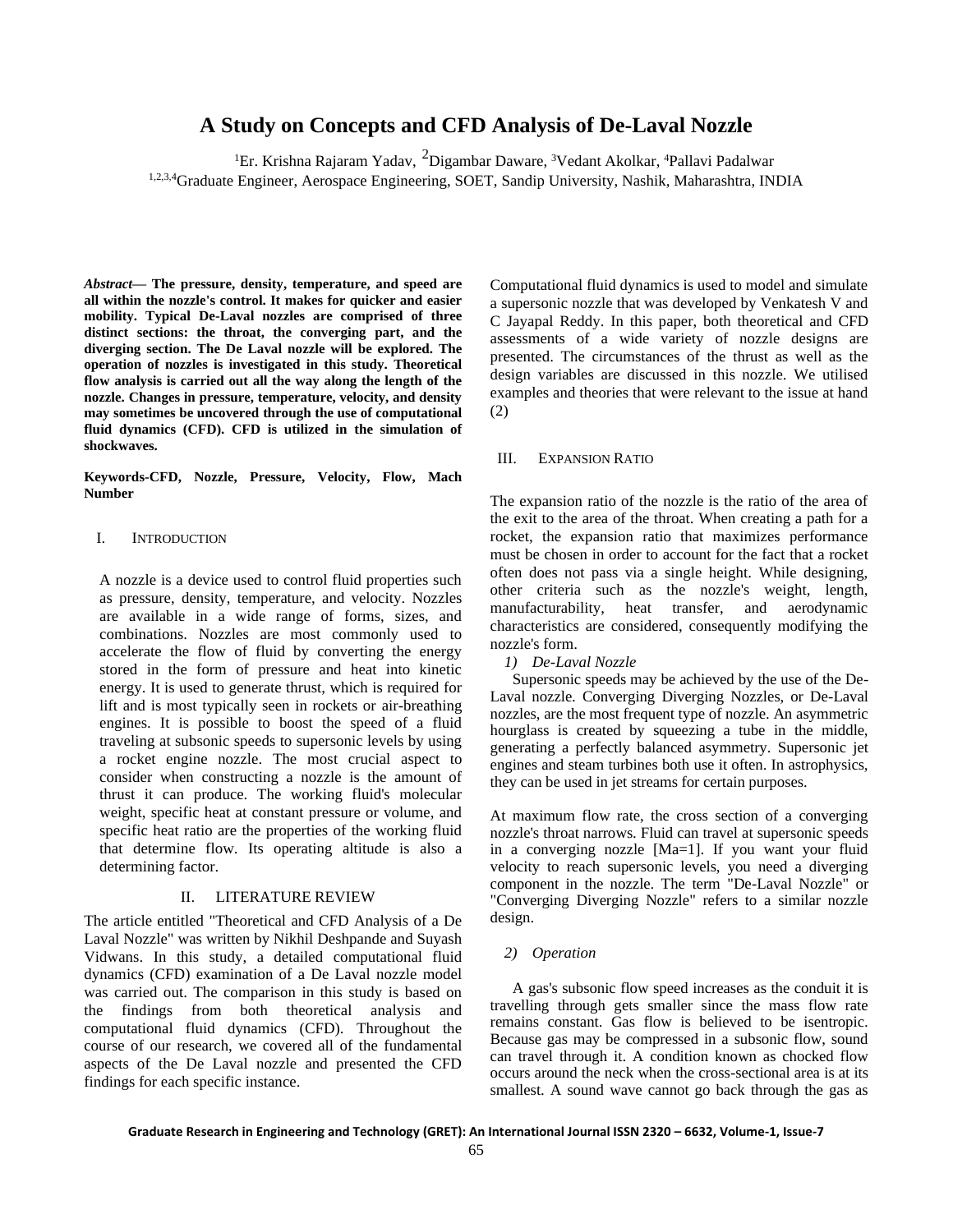perceived from the nozzle's frame of reference [Ma>1] as the cross-sectional area of the nozzle rises.

To produce supersonic velocity, it is not enough to simply force a fluid through a nozzle. In the diverging area, the fluid might decelerate rather than accelerate if the backpressure is not within the range. The nozzle flow state is determined by the Overall Pressure Ratio.

# 1. When  $P_0 = P_b$

When  $P_0 = P_b$ , there is no pressure differential and consequently no flow through the nozzle.

2. When  $P_0 > P_b > P_c$  The flow stays subsonic through the nozzle. The fluid velocity increases in the converging portion and comes to the maximum at the throat, although the velocity is still subsonic at the throat. Thus in the diverging section, fluid loses its energy and diverging part works as a diffuser. The pressure lowers up to the throat and again rises in the diverging region.

# 3. When Pb=Pc

At the throat, the pressure changes to P\* and the fluid achieves sonic velocity. P\* is the lowest pressure at the throat, whereas the velocity reached is the greatest velocity after passing through a converging nozzle. Additional reduction has no influence on the flow of water through the converging segment, but it has an effect on the diverging segment.

#### 4. When PC>Pb>Pe

The fluid that reaches sonic velocity in the diverging region continues to accelerate to supersonic speeds in this area. Acceleration comes to an abrupt halt when the pressure drops. Shocks normally occur between the throat and exit plane, resulting in a decrease in velocity and a slowing of the flow. Isentropic flow cannot mimic shock fluxes because they are so irreversible.

Pb=Pe causes an abrupt change in the exit plane, resulting in a shockwave. Because of this, the supersonic flow that enters the nozzle becomes subsonic before it exits and crosses the normal shock.

### 5. When Pe>Pb>0

Due to the fact that the flow in the diverging portion is supersonic, the fluid is able to expand to PF at the nozzle exit without experiencing the normal shock. Therefore, flow may be analysed using the concept of isentropic flow. Because of this, when Pb equals PF, the pressure within the nozzle will increase from PF to Pb and remain at that level forever.



Figure:1 Pressure Conditions

#### *IV. SHOCKWAVE*

*A.* The formation of a shockwave is caused by sudden shifts in the fluid characteristics that take place in a very tiny segment of a De Laval nozzle when it is subjected to circumstances of supersonic flow for certain back pressure values.

#### *B. Normal shocks*

Shockwaves that travel in a plane perpendicular to the fluid's movement are referred to as normal shocks. The flow slows down to subsonic speeds after the shock when it was previously supersonic. For a shockwave to occur, the flow speed must be reduced from supersonic to subsonic. Just before the shock happens, the amplitude of the shock will be precisely proportional to the Mach number. The shock wave converts into a basic sound wave in the extreme case where  $Ma = 1$ .



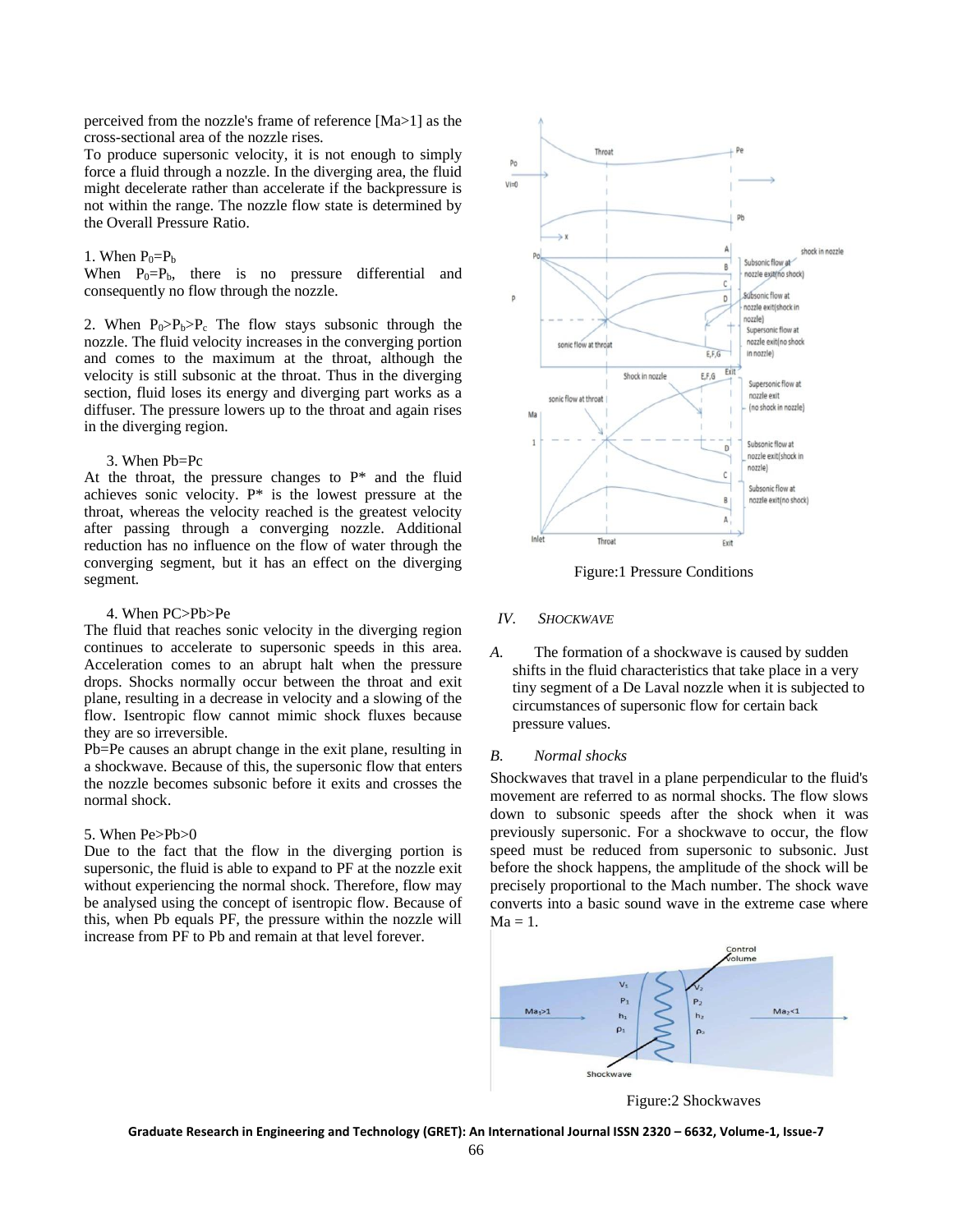The stagnation enthalpy remains constant across the shock, according to the conservation of energy principle;  $h_{01} = h_{02}$ .  $T_{01}=T_{02}$  is also the temperature of stagnation. Because of irreversibility, the stagnation pressure drops over the shock, but the ordinary temperature rises dramatically due to the conversion of kinetic energy into enthalpy due to a substantial reduction in fluid velocity.



Figure:3 Variation of parameters in shockwave

# *C. Oblique Shocks*

An oblique shock occurs when a shockwave is angled away from the flow direction. During downstream flow, oblique shock is usually created at the nozzle's snout. When supersonic flow encounters a corner, it essentially turns the flow toward itself and compresses it, causing oblique shock. A Galilean transformation can be used to convert it to a regular shock. In an ideal gas (k=1.4), a 2MPa pressure and a 300K temperature are applied to a converging diverging nozzle at a negligible velocity. Flow pressure, temperature, velocity, and density through the nozzle are evaluated both theoretically and through computer simulations (CFD). The chosen model is shown below.

# V. COMPUTER SIMULATION OF DE LAVAL **NOZZLE**



Figure:4 CAD model of nozzle

Computer simulation of nozzle was done using computational fluid dynamics (CFD). CFD is method to solve complex problems involving fluid flow.

The above conditions were taken as mentioned in the previous section and the computer simulation that is the analysis was done using Ansys-Fluent. When we performed this analysis, we found out the variation of parameters as we did in the case of theoretical treatment.

The CFD Analysis was done in the following steps:

- Modelling
- Meshing
- Pre processing
- Solver/Processing
- Post processing

#### *1) Modeling*

Ansys design modeller was used for the modelling of the De Laval nozzle. There was a construction point command and then 3D curves were used to join up the points. Additionally, the option of drawing lines from points was used in this case. Surface from edges command was used to create a 2D surface. Here is a breakdown of the nozzle's dimensions.



## Figure:5 Model

#### VI. MESHING

After applying the previously specified dimensions to produce a model, the model was subsequently meshed by employing the mesh mode of the Ansys component systems. The process of meshing is nothing more than the transformation of a model that has an infinite number of particles into one that contains a limited number of particles. This transformation takes place throughout the meshing process. For the particulars of the mesh, CFD was the approach that was most frequently used in Physics. The importance of meshing has been cranked up to a level of 100 priority. Because the nozzle is a curved piece of equipment, the approach that takes both proximity and curvature into consideration was selected as the best option. A high degree of smoothing was applied, and the number of cells spanning the gap was increased to fifty. The smoothing was also turned up to a high level. The blending was carried out quite successfully. As a direct consequence of this, the total number of modes was found to be 12760, whereas the total

**Graduate Research in Engineering and Technology (GRET): An International Journal ISSN 2320 – 6632, Volume-1, Issue-7**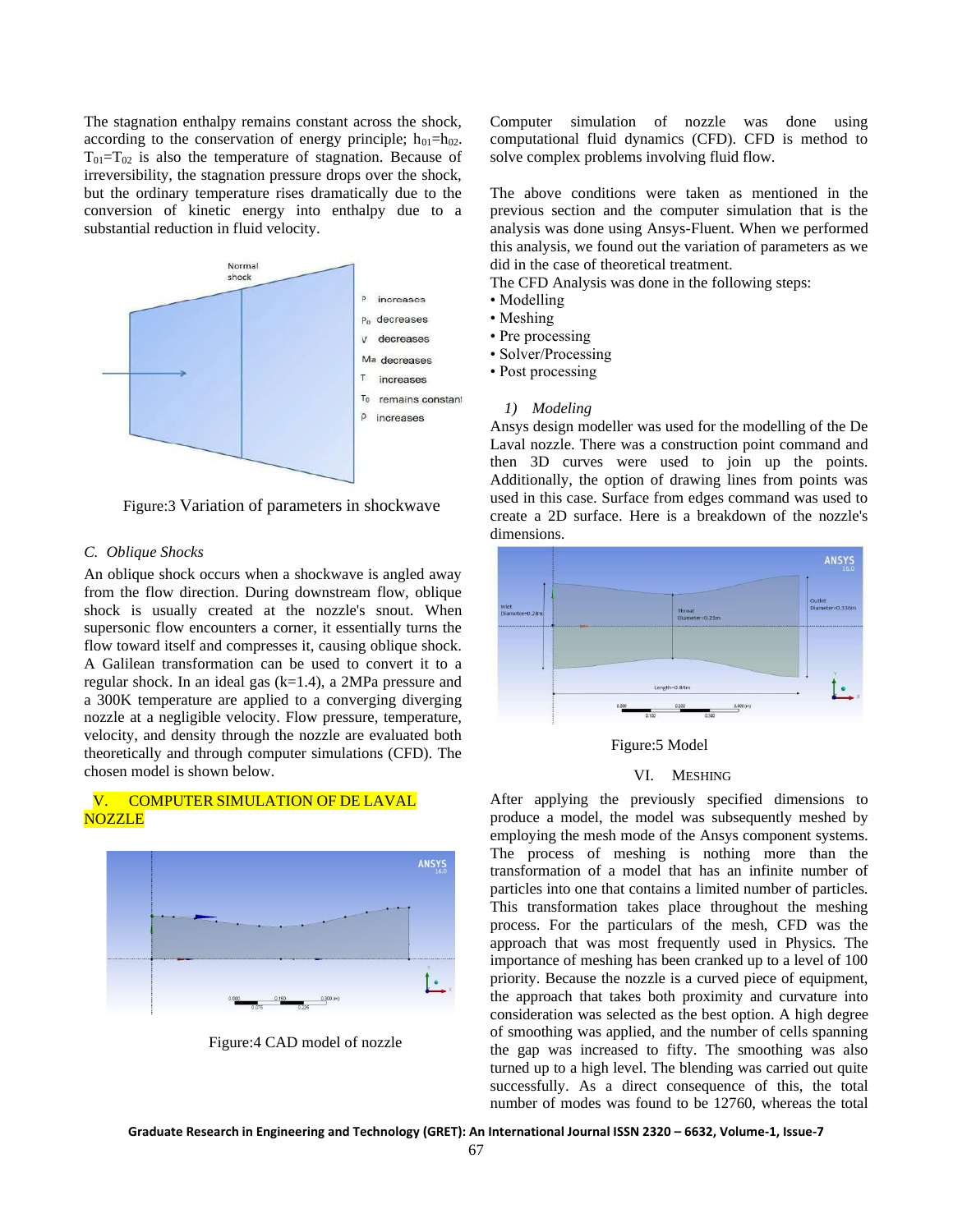number of components was found to be 12427. mapped face meshing software was utilised in the modelling of both of the faces. The focal point of significance was moved to a more appropriate location, and the features that were included into the design were of the quadrilateral form.



Figure:6 Meshed model of nozzle



Figure:8 Temperature contour and graph (K)

# *1) Post Processing/Result*

The rate of acceleration continues to rise as one moves from left to right. The entrance part has the lowest value, while the output section has the highest value. When measured at the neck, velocity is equivalent to sonic velocity. The minimum speed is 161.571 metres per second, while the highest speed is 525.648 metres per second.



Figure:7 Velocity contour and graph (m/s)

# *2) Temperature Variation*

The fluctuation of temperature is analogous to the fluctuation of pressure. It is at its highest point at the inlet and its lowest point at the outflow. The highest possible temperature is 287.082 Kelvin, while the lowest possible temperature is 163.15 Kelvin.

## *3) Density Variation*

The flow's density is at its highest point at the intake and its lowest point at the outflow. The density can range from a minimum of 4.99 kg/m<sup>3</sup> all the way up to a maximum of  $20.8171 \text{ kg/m}^3$ .



Figure: 9 Density contour and graph (kg/m<sup>3</sup>)

#### *4) Shockwave*

Shockwave results across the flow are as follows.

*a) Pressure variation due to shockwave*